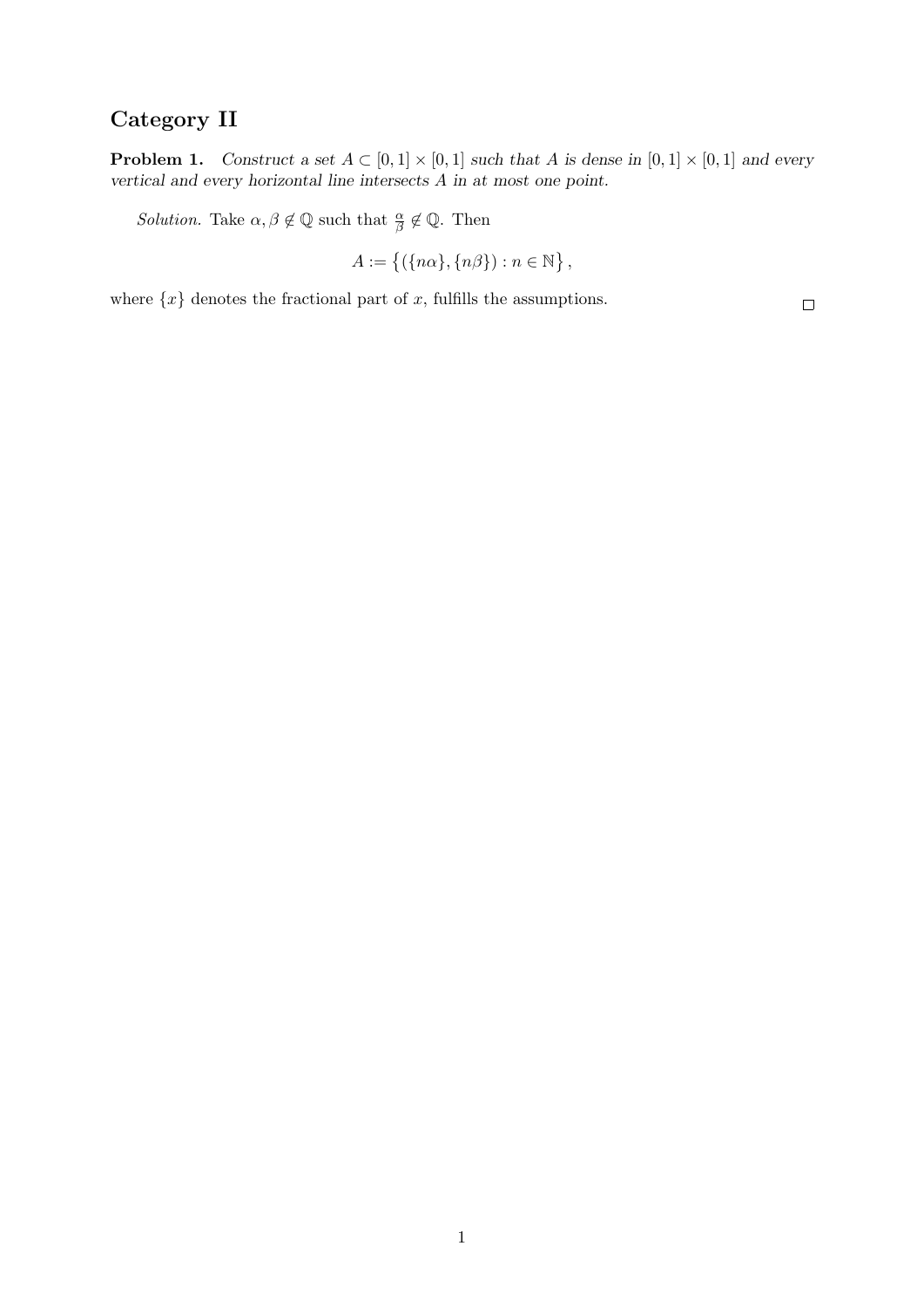**Problem 2.** Let A be a real  $n \times n$  matrix satisfying

$$
A + A^t = I \,,
$$

where  $A<sup>t</sup>$  denotes the transpose of A and I the  $n \times n$  identity matrix. Show that det  $A > 0$ .

*Solution*. The assumption  $A + A^t = I$  is equivalent to saying  $A = S + \frac{1}{2}$  $\frac{1}{2}I$  where S denotes an arbitrary real skew symmetric matrix. In particular, there exists some orthogonal matrix T that diagonalizes S and for which  $D := T^t ST$  contains the eigenvalues of S. They are either zero or purely imaginary and pairwise conjugated, i.e. of the form

$$
r_1i, -r_1i, \ldots, r_s i, -r_s i, 0, \ldots, 0
$$

with  $r_k \in \mathbb{R}$  for all  $k = 1, \ldots, s$ . The determinant of A is evaluated as follows:

$$
\det A = \det \left( S + \frac{1}{2}I \right) = \det \left( D + \frac{1}{2}I \right)
$$

since  $\det(T^tT) = 1$  and with the notations from above this expression is

$$
\left(\frac{1}{2}\right)^{n-2s} \prod_{i=1}^{s} \left(\frac{1}{2} + r_{k}i\right) \left(\frac{1}{2} - r_{k}i\right) = \left(\frac{1}{2}\right)^{n-2s} \prod_{i=1}^{s} \left(\frac{1}{4} + r_{k}^{2}\right).
$$

As all factors are strictly positive the result follows.

 $\Box$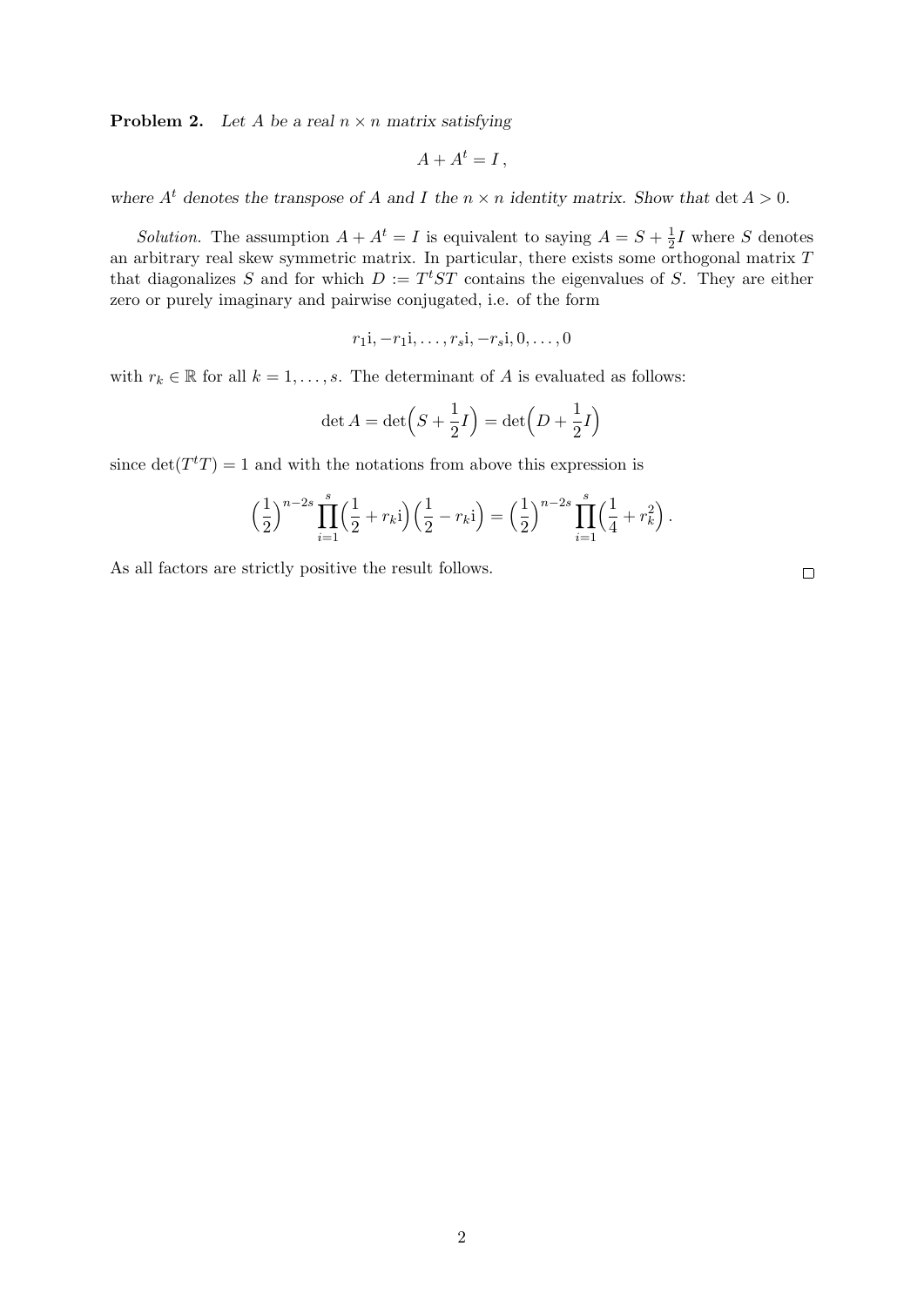**Problem 3.** Let  $f: [0,1] \to \mathbb{R}$  be a continuous function such that  $f(0) = f(1) = 0$ . Prove that the set

$$
A := \{ h \in [0, 1] : f(x + h) = f(x) \text{ for some } x \in [0, 1] \}
$$

has Lebesgue measure at least  $\frac{1}{2}$ .

Solution. Let us observe, that if f is continuous then A is closed, thus A is Lebesgue measurable. Moreover the set

$$
B := \{ h \in [0, 1] : 1 - h \in A \}
$$

has the same Lebesgue measure as the set A. We show that  $A \cup B = [0, 1]$ .

For any  $h \in [0, 1]$  we define a function  $g: [0, 1] \to \mathbb{R}$  by

$$
g(x) = f(x+h) - f(x) \quad \text{if } x + h \le 1
$$

and

$$
g(x) = f(x + h - 1) - f(x) \text{ if } x + h > 1.
$$

From the assumption we have that  $g$  is continuous. If  $f$  has its minimum and maximum, respectively, in  $x_0$  and  $x_1$ , then  $g(x_0) \ge 0$  and  $g(x_1) \le 0$ . From Darboux property we have that, there exists  $x_2$  such that  $g(x_2) = 0$ , therefore  $h \in A$  or  $h \in B$ . This completes the proof.  $\Box$